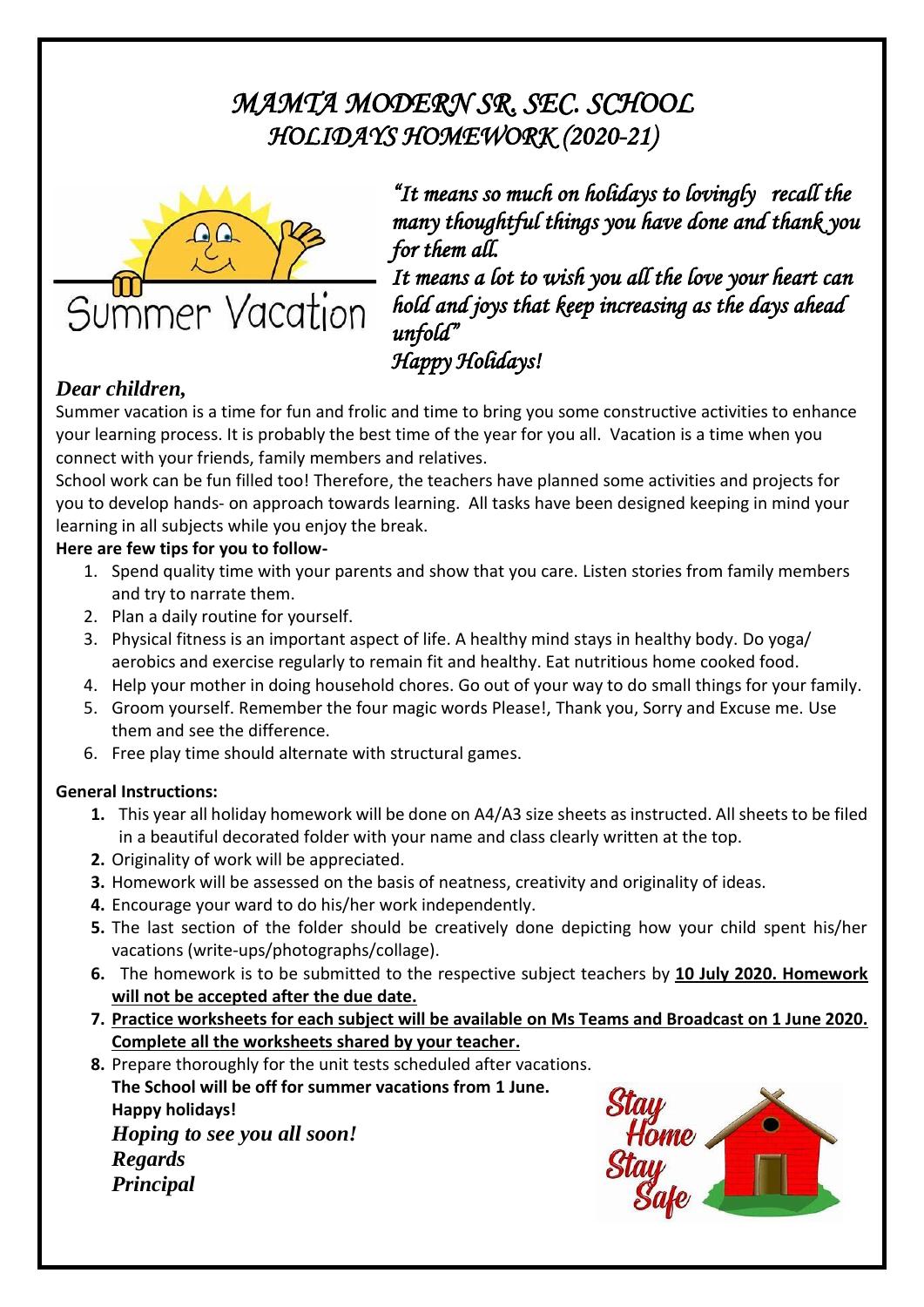### **HOLIDAY HOMEWORK CLASS III**

### **English**

- 1. Make a short video (not more than 60 seconds) on the topic 'Covid-19: We shall overcome'. The video should be creative with a strong message on fighting Covid-19 pandemic bravely. (You can mention the measures to be taken to keep everyone safe. Use props.)
- 2. Creative writing: Any two (Do the work in your grammar notebook. Word limit: 50-60 words)
	- Imagine that you suddenly have the ability to talk to animals. (Which animal would you chat with first? What would you say to them? What do you think they would say to you?)
	- The day of my dreams.

(One day, you go outside and all the grass and the trees have turned into an ice cream sundae world. What is the first thing you would do? How you would spend that day?)

- An interesting day during lockdown. (How I spent time with my family members? Learnt new recipes to cook, enjoy doing colouring, dancing, etc)
- 3. Use your creativity to prepare a colourful page on collective nouns. Write collective nouns and frame sentences using it. (Do on A4 size sheet)
- 4. Read the Chapter- L-2 The Tale of Peter rabbit from your reader book. Underline the new words, write their meanings in the reader notebook. (at least 15 words)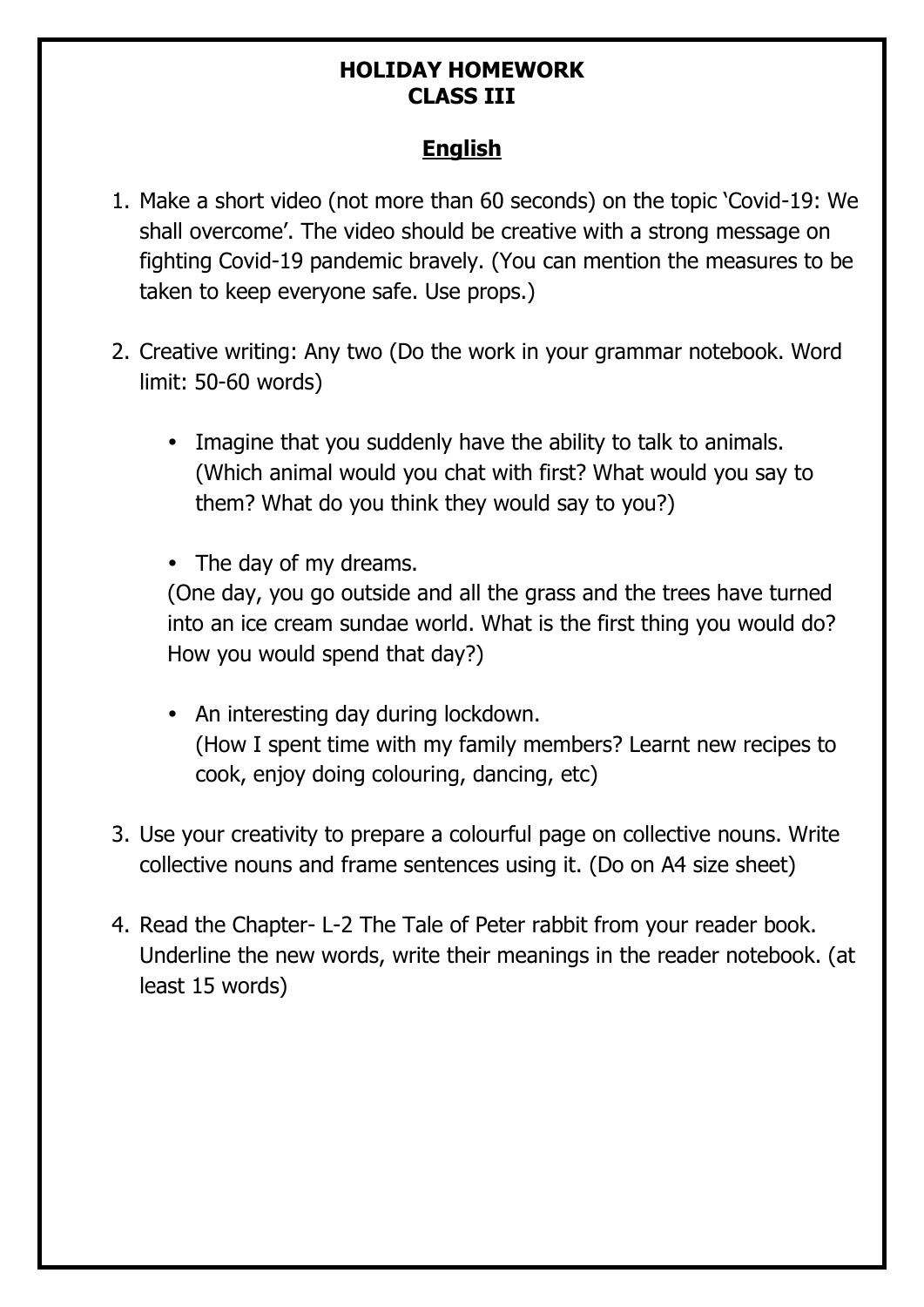# **Maths**

- 1. Register yourself at mindspark.com and spent at least 30 min daily playing interesting games related to maths. (https://mindspark.in/Mindspark/Login/en)
- 2. Revise syllabus of April and May.
- 3. Learn and write tables 2 to 15 five times.
- 4. Solve the given worksheets.
- 5. Do the following activities:
- a) Make 2 cartoons (Example Angry birds) using 2 D shapes by cutting and pasting on two separate A4 size sheets and also label the shapes.



- b) Make 6 beautiful clocks and show the timing of five different countries by drawing it on clock and compare it with Indian standard time. Write down whether it is behind or ahead as compared to India. Do this activity on three A4 size sheets.
- 6. Example: a) China is 2 hours 30 minutes ahead of India

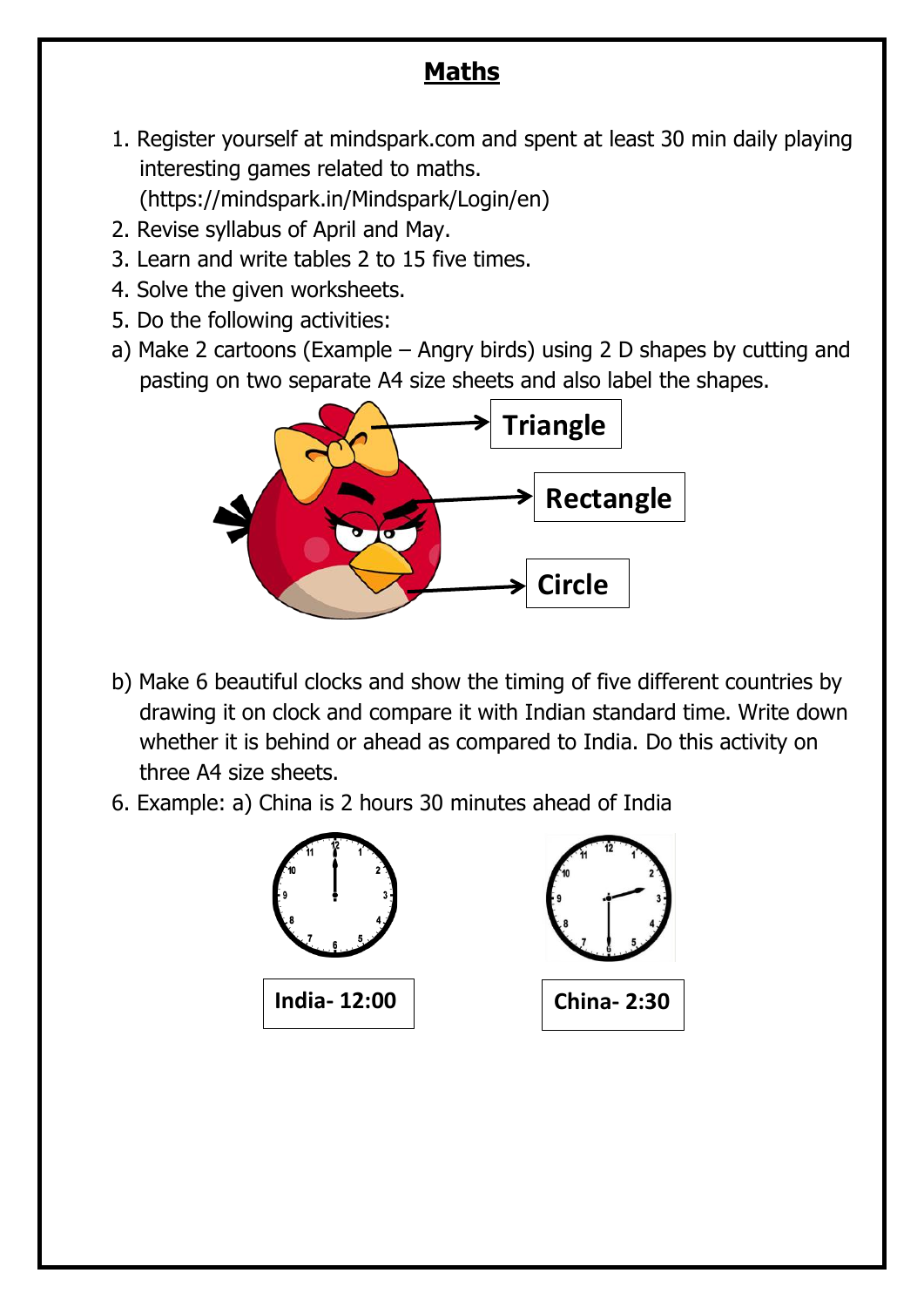# **ह िंदी**

- 1-अपनी दादी-नानी या मां को, व्हाट्सएप या ईमेल कैसे भेजते हैं? सिखाते हुए वीडियो बनाएां।(समय3 से4समनट)।
- 2- फूल ,तितली, पेड़, पहाड़, नदी, सूरज आदि का एक सुंदर और रंगीन प्राकृतिक-चित्र (सीनरी) बनाएं तथा चित्र का वर्णन करें (8 से 10 पंक्तियों का अनुच्छेद लिखें)।
- 3-गर्मी की छुट्टियों में आप क्या करते हुए अपना समय बिता रहे हैं? लिखें तथा चित्र भी चिपकाएां।
- 4-परिवेश हिंदी पाठ्यपुस्तक का पाठ -3 'सच्चाई' पढ़ें।10 कठिन शब्द लिखें तथा वाक्य बनाएं ।शब्द -अर्थ दोहराएं तथा पुस्तक के अभ्यास प्रश्न करें ।
- 5-सप्ताह में 2 दिन श्रुतलेख (10 शब्द) तथा सुलेख (5 पंक्तियां) लिखें।

#### **EVS**

- 1. Like India every state has its own state symbols Explore about the state symbols of Delhi and represent them on A4 size sheets.
- 2. Write the amazing facts of any one insect/bird/ sea creature on a cut out of any shape. (Use A 4 size sheets)
- 3. Sow a seed found in your kitchen. Observe its growth and write the different factors responsible for germination of a seed.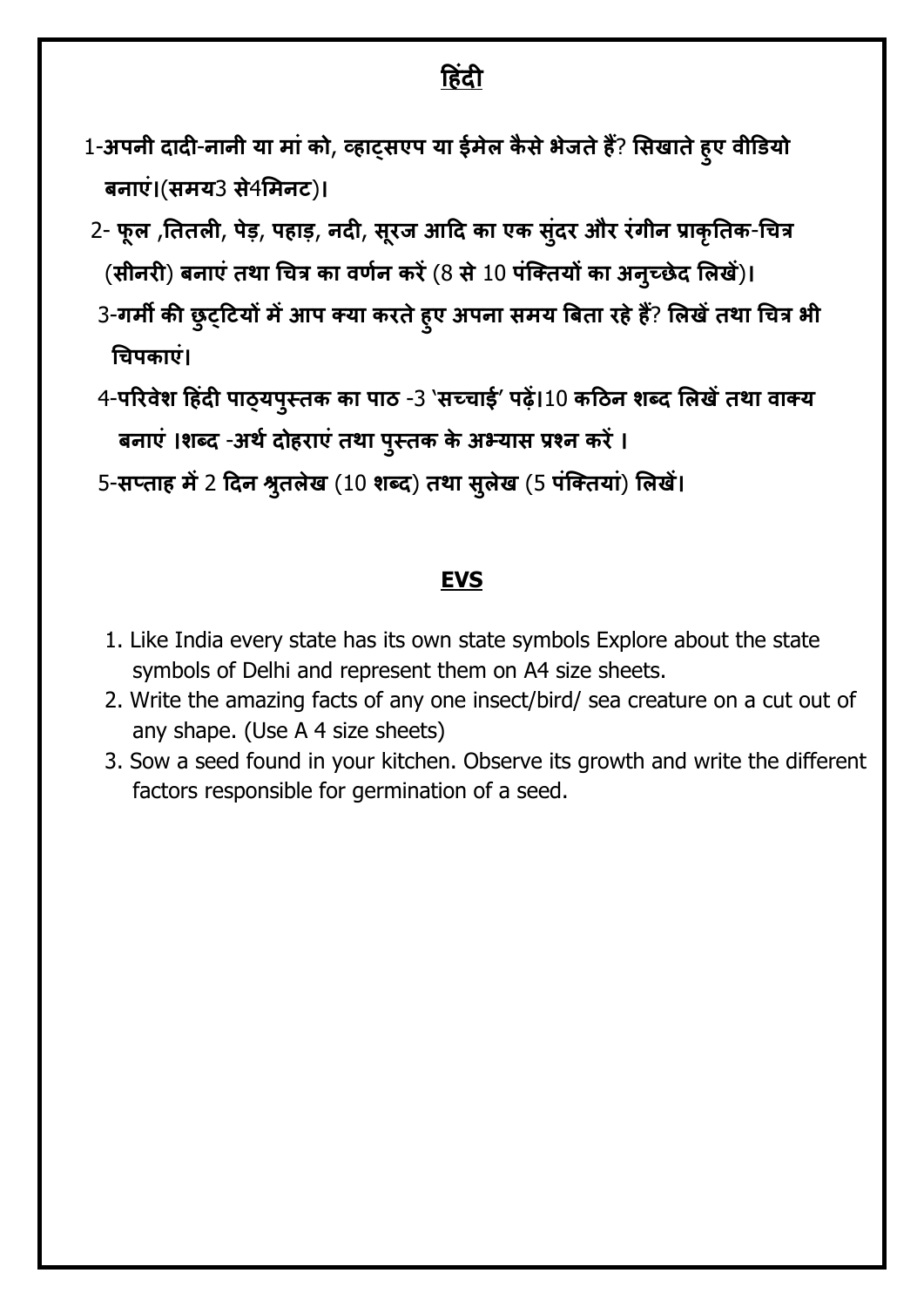## **Art**

### **ROLL NO.: 1 TO 20**

Theme: Best out of Waste Topic: Paper Mache Nemo Clown Fish Material – Balloon of any size, Newspaper, Tissue paper, Fevicol and Acrylic colour. For method you go on YouTube link: **https://youtu.be/NZRppiG1mmU** Make 2 Nemo Clown Fish

Maximum 2, 3 to 4 layers of Newspaper.

### **ROLL NO.: 21 ONWARDS**

Theme: Best out of Waste Topic: Paper Mache Cat Cartoon Material – Balloon of any size, Newspaper, Tissue paper or any white colour paper, Fevicol and Acrylic colour. For method you go on YouTube link is how to make a paper mache (Cat) simple and quick:

### **https://youtu.be/yYDq8XT49bE**

Make 2 cats Maximum 2, 3 to 4 layers of Newspaper.

# **Computer**

## **1. BE A DESIGNER - Make an e- card thanking your teachers for teaching you at home schools during Lockdown.**

- Software can be MS Paint, Ms Word.
- You can upload pictures from Internet.

**2. BE A CREATOR**- We can show our feelings in an effective and interesting manner using emojis.

• **Create a new emoji** (a small digital image or icon ) in **MS Pain**